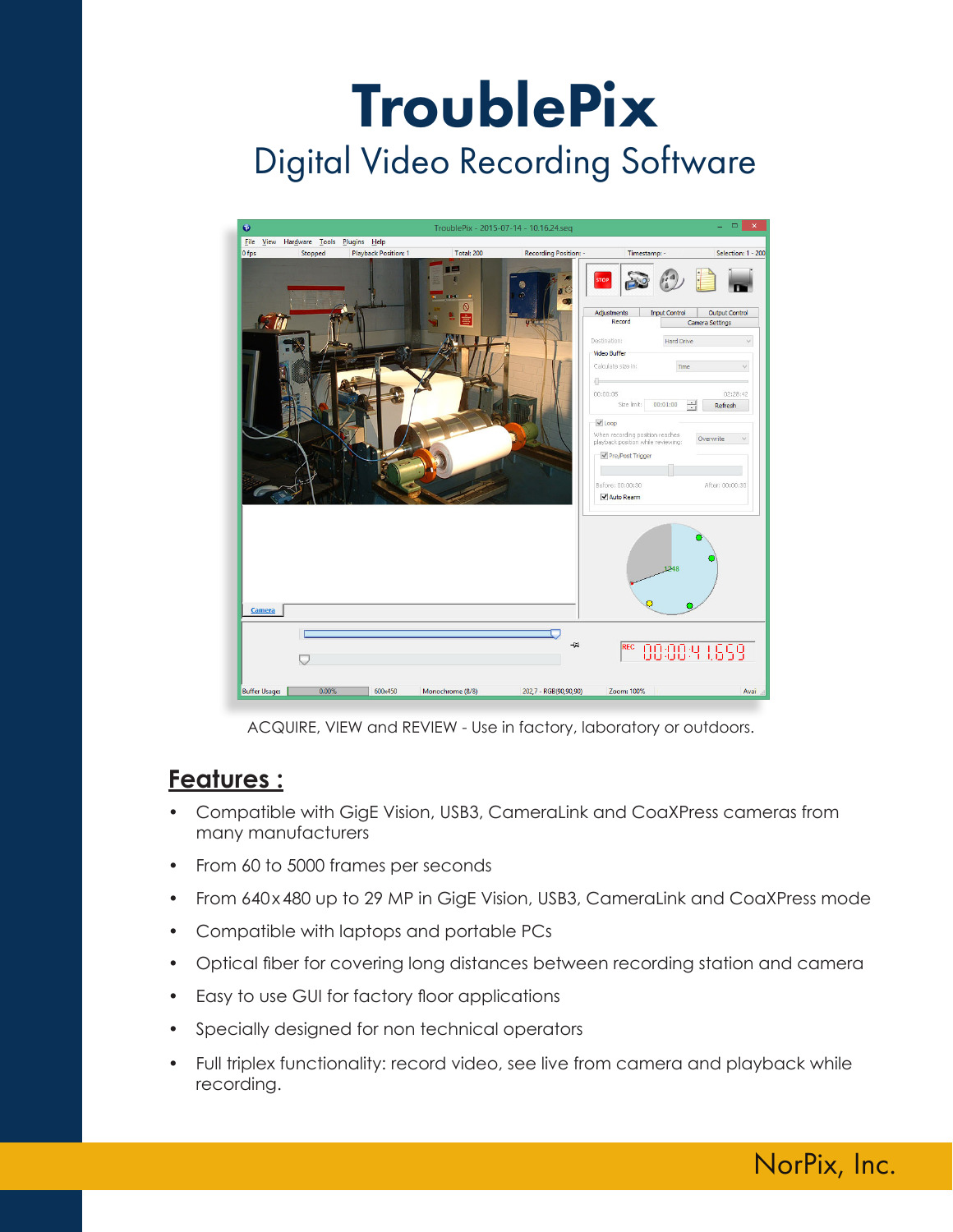# **Loop to disk or RAM**

### **How:**

- Set pre-post triggering mode using mouse
- Set time to be looped before receipt of trigger
- Set time be looped after receipt of trigger
- Save sequence
- Reset trigger and start asquiring until following trigger.

**Loop based on time or number of frames. Turnkey systems available.**

| Adjustments<br>Record              | <b>Input Control</b> | Output Control<br>Camera Settings |
|------------------------------------|----------------------|-----------------------------------|
| Destination:                       | <b>Hard Drive</b>    |                                   |
| Video Buffer                       |                      |                                   |
| Calculate size in:                 | Time                 |                                   |
| ⊪                                  |                      |                                   |
| 00:00:05                           |                      | 02:28:42                          |
| Size limit:                        | 00:01:00             | Refresh                           |
| $\vee$ Loop                        |                      |                                   |
| When recording position reaches    |                      | Overwrite                         |
| playback position while reviewing: |                      |                                   |
| √ Pre/Post Trigger                 |                      |                                   |
|                                    |                      |                                   |
| Before: 00:00:30                   |                      | After: 00:00:30                   |
| Auto Rearm                         |                      |                                   |
|                                    | 1248                 |                                   |
|                                    |                      | 88884 1899                        |

NorPix, Inc.

### **While camera is recording review in real time.**

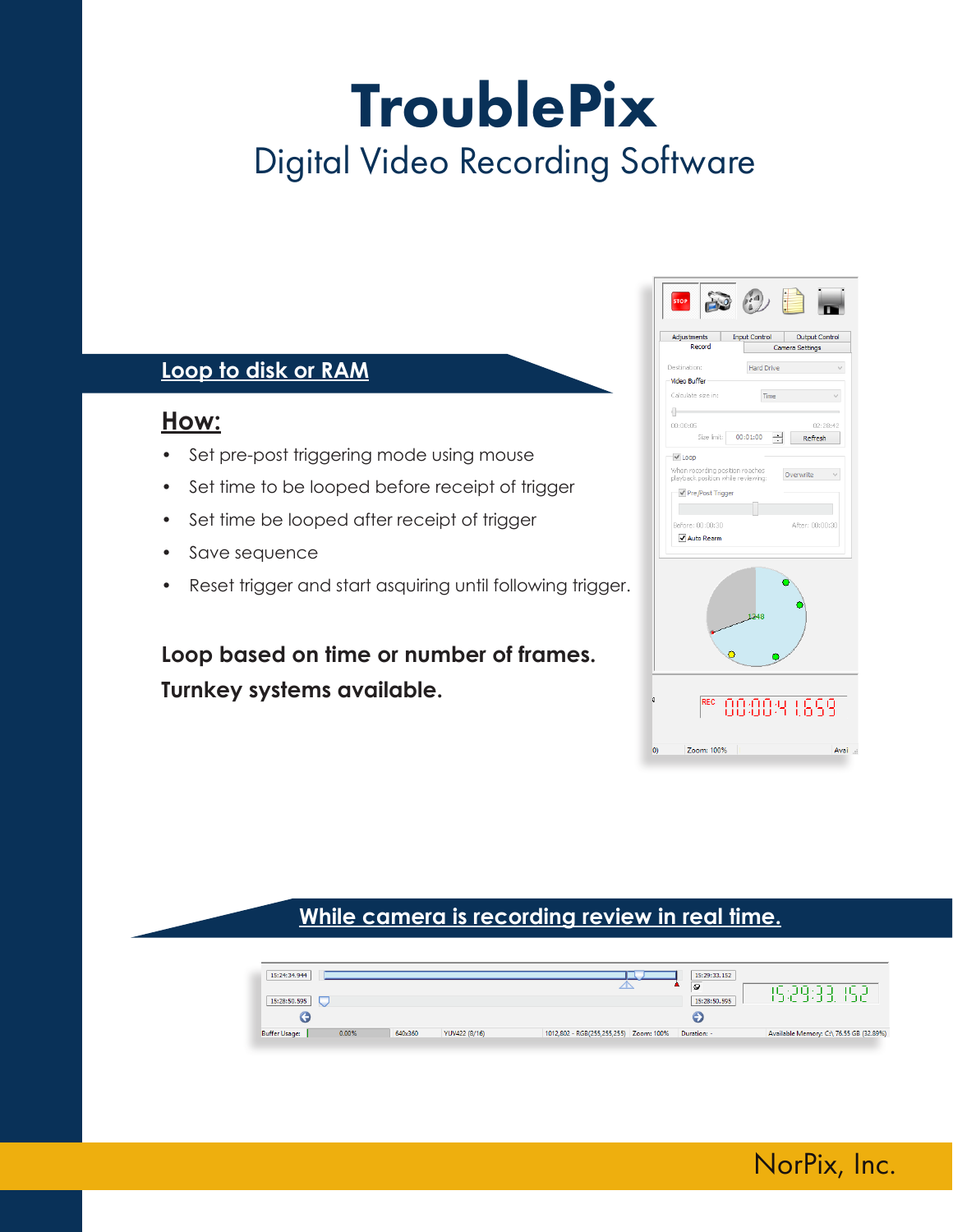#### **Multiple Event Markers**

**Monitors multiple I/0 sources, capturing external events and marking the associated frames in the sequence. Keeps a record of all markers in a notebook.**



### **Event Markers**



Mark a specific frame upon receipt of trigger.

| Go to Frame Number    |               |
|-----------------------|---------------|
| Go to Frame Timestamp |               |
| Go to Pre/Post Event  |               |
| Go to Previous Marker | $Ctrl + Left$ |
| Go to Next Marker     | Ctrl+Right    |
|                       |               |

Quick access to event frame.

### **Thumbnails viewing mode**



# NorPix, Inc.